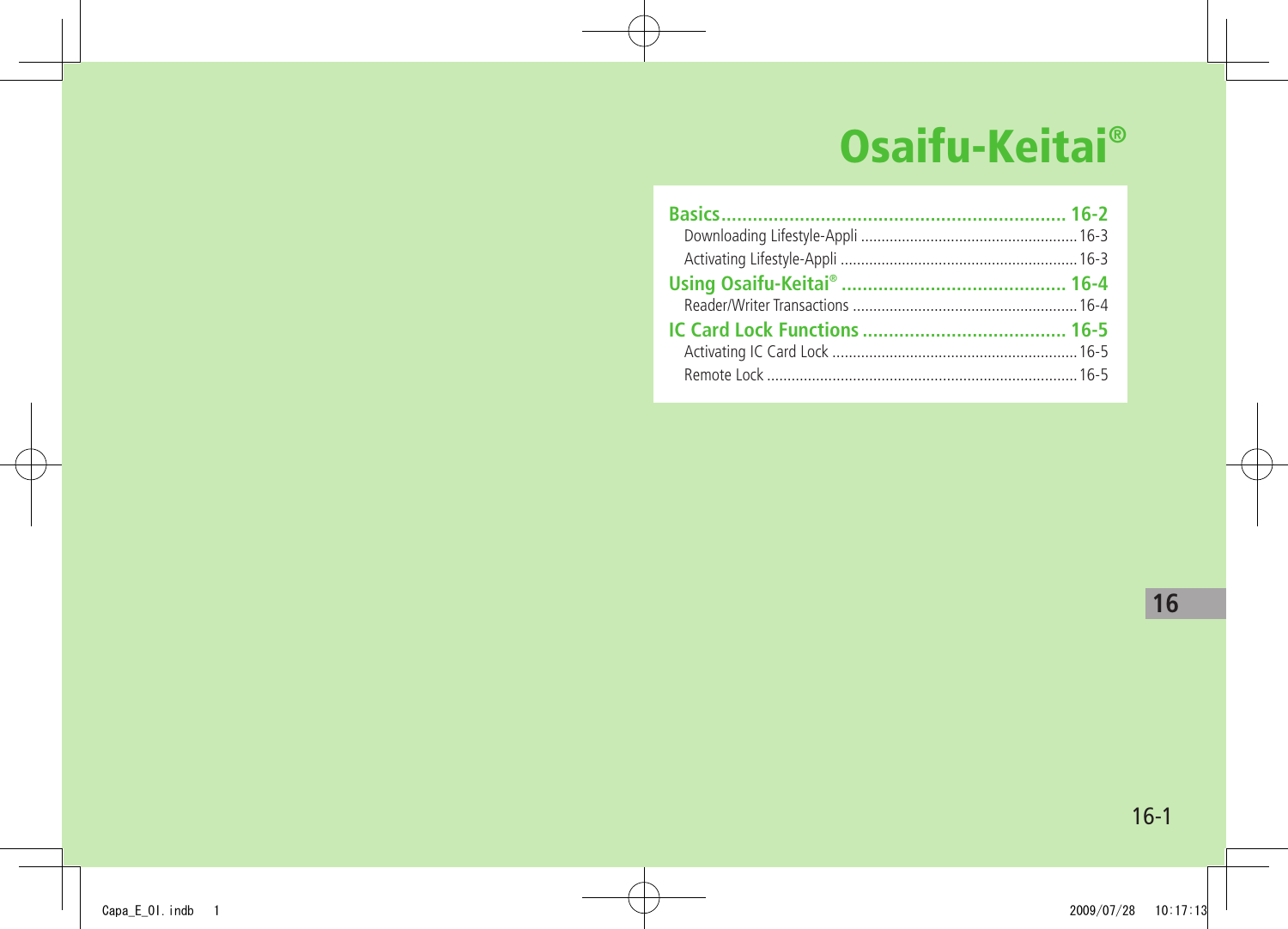# <span id="page-1-0"></span>**Basics**

**"Osaifu-Keitai® " is a range of IC Card-based services used by Osaifu-Keitai® compatible handsets. Make purchases using e-money or e-ticketing. Hold handset up to a reader/ writer to pay for your purchase.**

### ■ **Osaifu-Keitai® Terms**

| Osaifu-    | A contactless IC Card technology to read/write data by    |
|------------|-----------------------------------------------------------|
| Keitai®    | holding an IC card up to a reader/writer                  |
| IC Card    | An IC chip embedded in Osaifu-Keitai®-compatible handsets |
| Lifestyle- | Applications to use Osaifu-Keitai®. Some applications are |
| Appli      | preinstalled.                                             |

# **Precautions**

- Data saved in IC Card vary by service content and usage history. Procedures to delete IC Card data vary by Lifestyle-Appli. Contact Osaifu-Keitai® service providers for details.
- SoftBank is not liable for damages from accidental loss or alteration of IC Card data or settings.
- IC Card data can be misused if your Osaifu-Keitai<sup>®</sup> compatible handset is lost or stolen. SoftBank is not liable for any resulting damages.
- Downloading Lifestyle-Appli and using applications may incur high packet transmission charges.
- Do not remove sticker from back of battery cover. Do not remove battery cover. Doing so may disable Osaifu-Keitai® .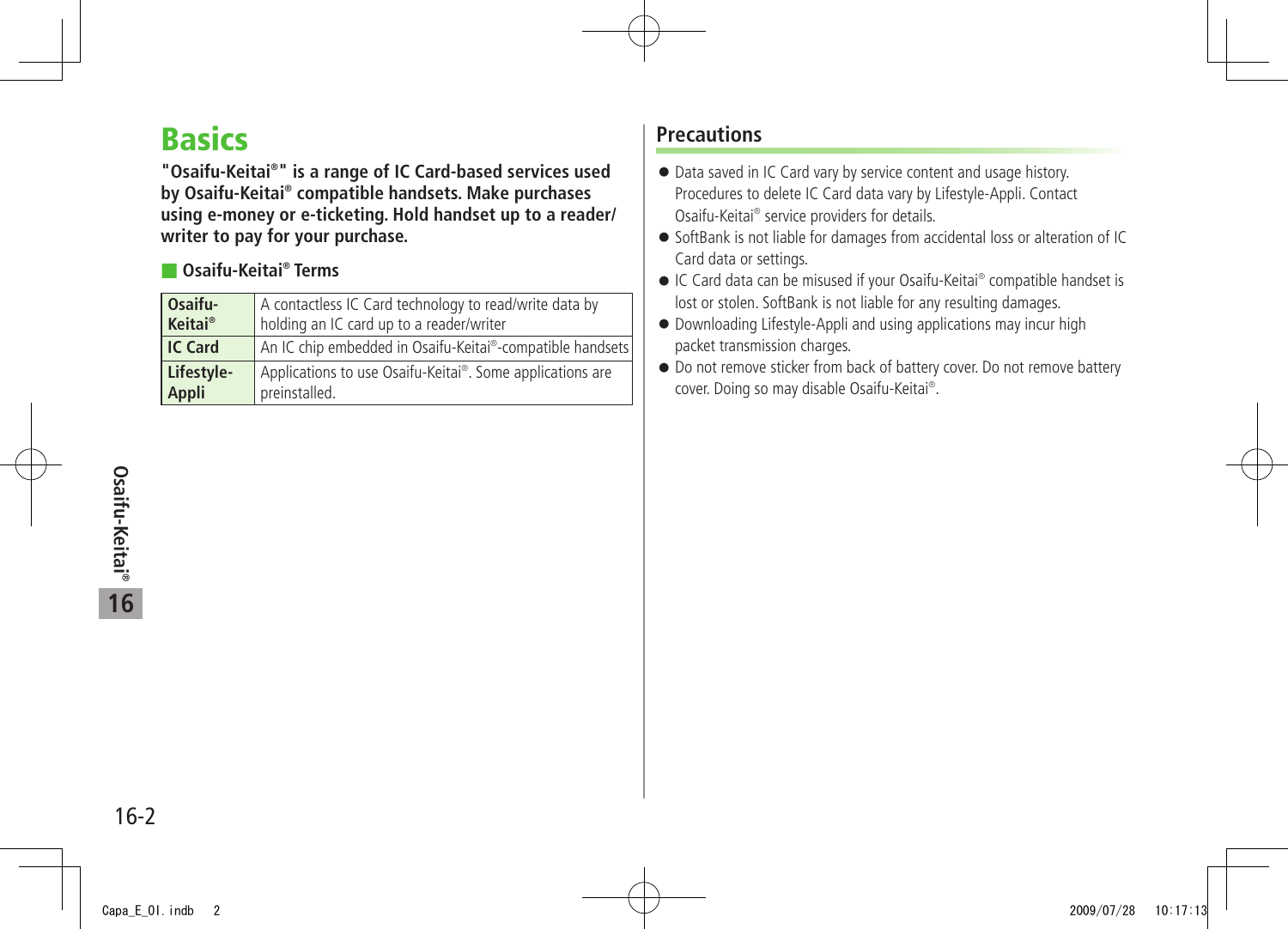# Osaifu-Keitai® **Osaifu-Keitai® 16**

## <span id="page-2-0"></span>**Getting Started**

### **Downloading Lifestyle-Appli**

**Download Lifestyle-Appli via Internet website.**

# **Registration/Settings**

**Activate Lifestyle-Appli to complete registration or customize settings.**

● Make deposit into account, check payment records or balance, etc.

#### **Note**

● Keep a copy of service passwords/customer service contact, etc. in a separate place.

# **Downloading Lifestyle-Appli**

#### **Main Menu** X **Osaifu-Keitai** X **Lifestyle-Appli**

- **1** *Download*  $\rightarrow$  YES
- **2** Select a Lifestyle-Appli
	- Lifestyle-Appli is saved to Data Folder.

# **Activating Lifestyle-Appli**

● Lifestyle-Appli cannot be activated during a call or while another S! Appli is active.

#### **Main Menu** X **Osaifu-Keitai** X **Lifestyle-Appli**

- **1** Select a Lifestyle-Appli
- **2** To exit,  $\textcircled{2}$   $\rightarrow$  **Stopped**

#### **Note**

● Alternatively, Main Menu ▶ S! Appli ▶ Osaifu-Keitai X **Lifestyle-Appli** 

or

**Main Menu ▶ Data Folder ▶ Lifestyle-Appli**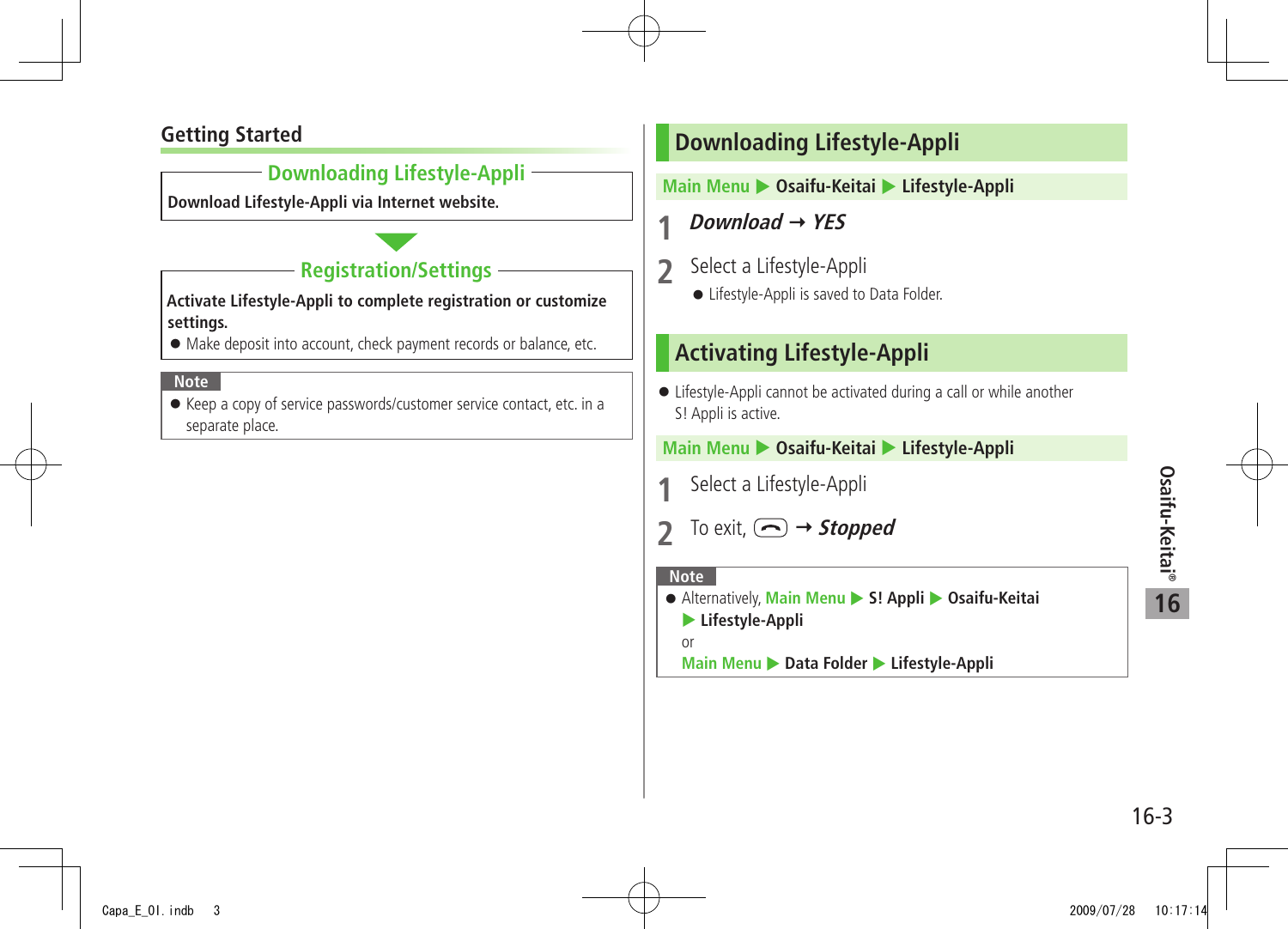# <span id="page-3-0"></span>**Using Osaifu-Keitai®**

# **Reader/Writer Transactions**

- Complete registration/settings and charge your account beforehand.
- There is no need to activate a Lifestyle-Appli during transaction.
- $1$  Hold  $\mathfrak{D}$  logo up to reader/writer
	- ●When IC Card Notification Light is **ON**, Notification Light illuminates ( $\mathcal{P}$ P.18-10).
	- Hold handset parallel to reader/writer. Try moving handset around if recognition is slow.
	- Check scan result on reader/writer display.
	- Osaifu-Keitai® can be used during a call or Internet transmission (May require extra time.).



#### **Note**

- $\bullet$  Data may be unreadable if a metal object, etc. is between  $\bigcirc$  logo and reader/writer.
- Even though Osaifu-Keitai® is available while handset is off, Lifestyle-Appli does not activate. However, if battery is left uncharged after warning tone sounds, Osaifu-Keitai® may become disabled. Charge battery beforehand.
- When handset is held up to reader/writer, handset may show a message or vibrate depending on service. S! Appli, Messaging or Internet may also activate automatically. To avoid such cases, set the functions not to activate during transactions (子P.18-21).

#### **Tip** Settings ●Disable Handset Response to Commands from Reader/Writer  $(2P.18-21)$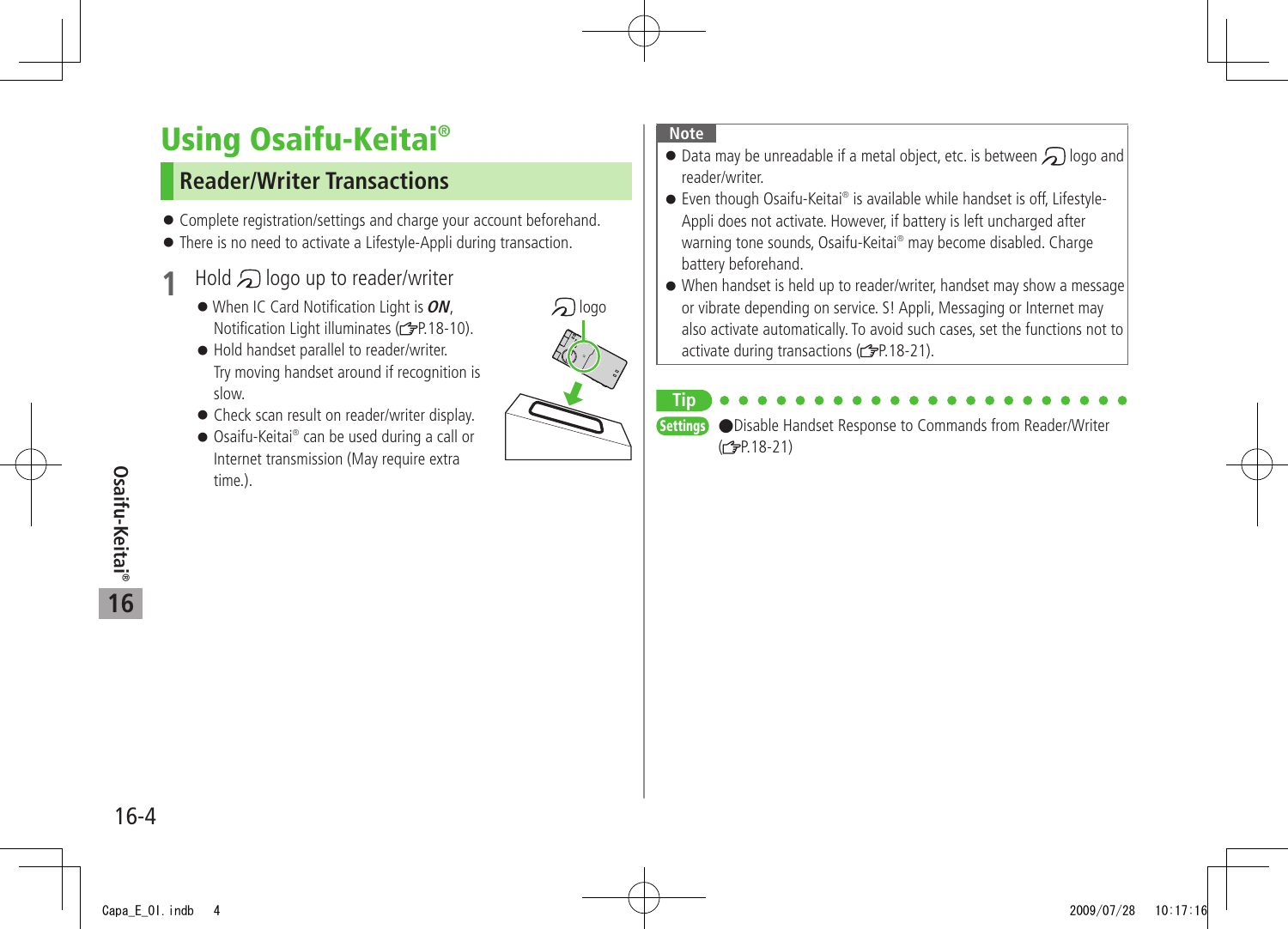# <span id="page-4-0"></span>**IC Card Lock Functions**

# **Activating IC Card Lock**

**<Default> OFF**

1 Press and hold  $\boxed{m}$  → Enter Phone Password

 $\mathbb{F}_a$  appears in Standby.

● Repeat the step as required to unlock.

#### **Note**

- Alternatively, Main Menu ▶ Osaifu-Keitai ▶ IC Card Settings
	- ▶ **IC Card Lock** or **Main Menu** ▶ Settings ▶ Security

**IC Card Lock** 

# **Remote Lock**

**<Default> OFF**

# **Saving Numbers to Activate Remote Lock**

● Save up to three phone numbers to enable Remote Lock.

#### **Main Menu > Osaifu-Keitai > IC Card Settings Remote Lock**

**1** Enter Phone Password **ON Numbers to Permit**

- **2** < *Not Recorded* > → Enter phone numbers
	- To save numbers from Phone Book/Incoming Call Logs or to use a payphone number: **[Menu] Refer to** or **Payphone**
- **3 [Return] [Set]**